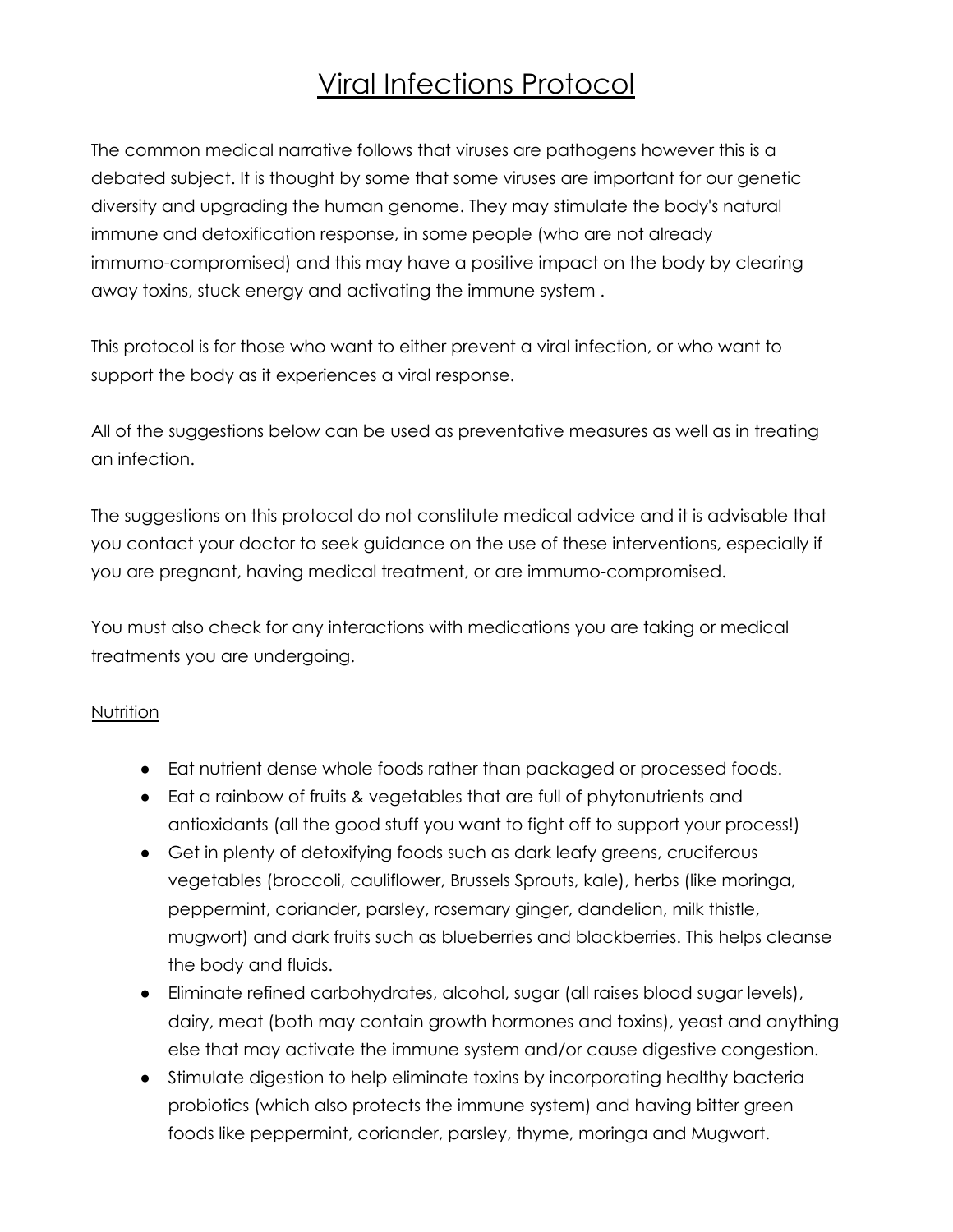- Foods rich in Betacarotene foods which are mostly yellow and orange such as carrots, squash, broccoli, tomatoes, Lettuce, spinace. Betacarotene creates vitamin A which is needed for a strong immune system and fighting off infections.
- Garlic and ginger are potent natural antivirals & antibiotics used for thousands of years.
- Eliminate processed foods/ junk foods which can activate the immune system.
- Drink plenty of fluids filtered water herbal teas, freshly pressed Juices that will cleanse the body. Drinking tea and coffee does not count!
- Herbal teas to support antiviral activity are Liquorice, Green Tea, Lemon Balm, Ginger, Milk Thistle, Rosemary, Pine Needle Tea.
- Pine needle tea has been shown to have very strong preventative and antiviral benefits.
- Adding in Manuka honey to the diet boosts immune function

## **Lifestyle**

- Developing good energy hygiene helps support the immune system ideally one cultivates the energy points, centers and channels of the body through regular practice and therapy.
- Reiki is a great way to boost the immune system and Stimulate cleansing (detoxing).
- Yogic breathwork (pranayama), Chi Gong, Tai Chi and kriya to shift old energy, move toxins, energise and improve vitality.
- Make sure you are getting adequate rest and good sleep to allow the body to heal and recuperate
- Get plenty of fresh air and into nature to absorb negative ions that support the immune system.
- Stimulate detoxification through movement, manual lymphatic drainage, intensive breathwork, nutrition (see above), supplements (see below) and energy work (see above).
- Reduce your workload, stop work or heavy mental or emotional commitments where you can that can stimulate an unnecessary stress or anxiety response, as stress is known to negatively impact the immune system, healing process and recovery time.
- Choose activities, hobbies or schedule therapies that help you reduce stress, regulate your emotional and energy system and bring you into a deeper state of self energy.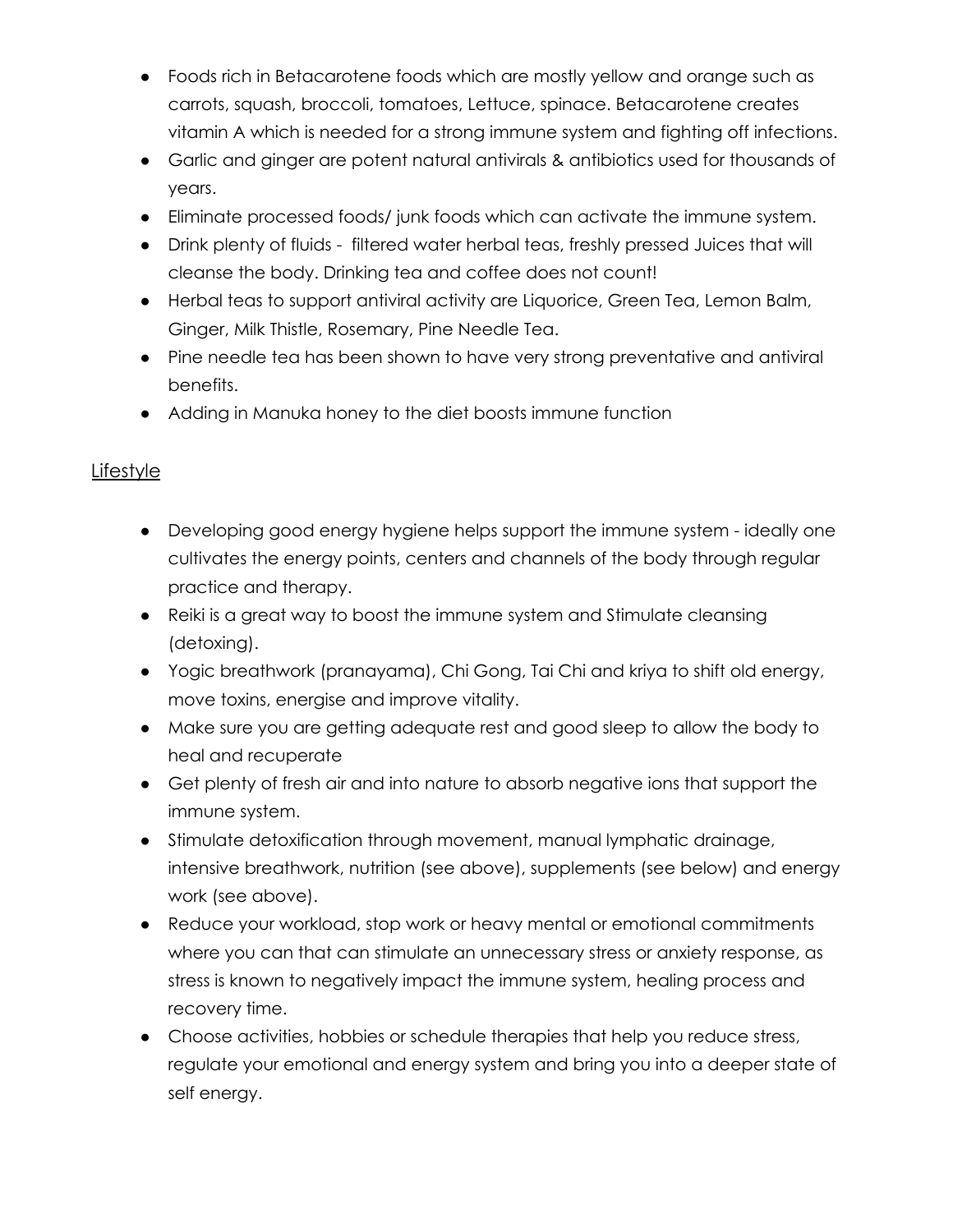- Avoid strong practices, deep tissue massages, runs or any other intense activity that may move too many toxins in the body too quickly as this may be very uncomfortable.
- A gentle, soft, nurturing, nourishing approach to your life at this time is very much needed.
- Listen to music that is healing for the body.
- Avoid intense movies or TV programmes that may unknowingly bring your body to experience stress or anxiety.

## **Supplements**

It's important to research or find reputable supplement companies such as Biocare and Viridian. The following supplements are suggested, please take the recommended dosage or see below:

- Functional medicinal mushrooms such as Maitake, Shiitake, Reishi, Cordyceps, Chaga, Oyster, Lion's Mane - working on numerous immune and detoxification pathways.
- Glutathione superior antioxidant and liver detoxifies.
- NAC (N Acetyl Cysteine) liver detoxifies, boosts Glutathione and regulates the immune system.
- Supergreens powders like Chlorella, Spirulina, Wheatgrass help detoxify the liver and supports immunity.
- Multi Strain Probiotics boost the microbiome (healthy bacteria in the body) and supports the immune and hormone system.
- Vitamin D3 with K2 regulates the immune system. Dosage below.
- Vitamin C is an antioxidant and supports the immune system in a number of ways. Dosage below.
- Zinc preserves natural tissue barriers such as the respiratory epithelium, preventing pathogen entry, for a balanced function of the immune system, may reduce viral replication and therefore reduce the severity or length of an infection. Dosage below.
- Vitamin A plays a critical role in enhancing immune function. Dosage below.
- Methylated multivitamin complex supports general health, the immune and detoxification systems.
- Quercetin stimulates the immune system, has antiviral activity, inhibits histamine release (runny nose, mucus production, shortness of breath, inflammation, headaches and other symptoms) and reduces inflammatory responses. Dosage below.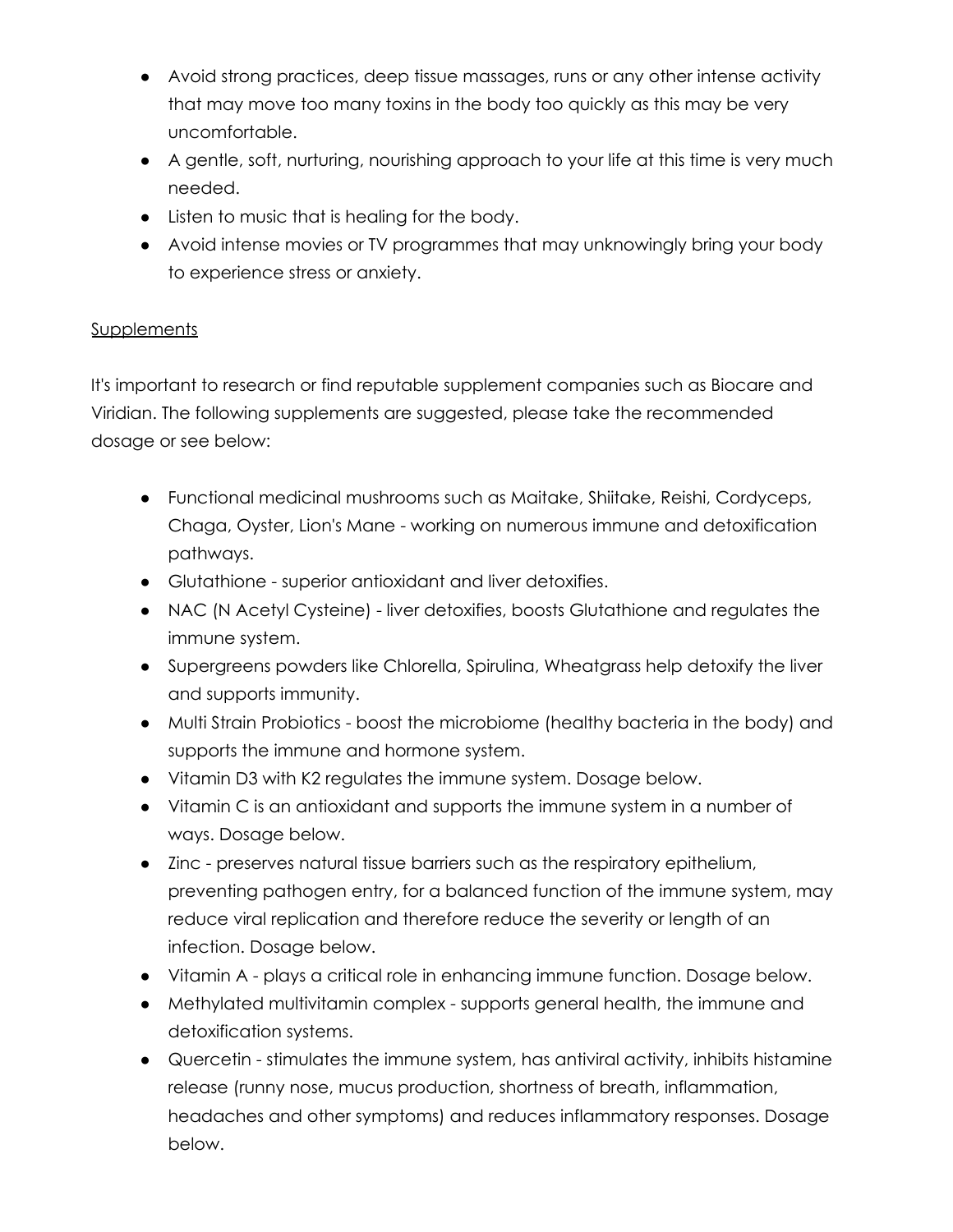- Melatonin helps to regulate sleep, detoxifies the liver and is a superior antioxidant.
- Manuka honey and bee pollen has antiviral functions and boosts the immune system.

| <b>Nutrient</b>                        | Dosage                                                                                                                                        | Timing                                                            | <b>Comments</b>                                                                                                                                                                                                                   |
|----------------------------------------|-----------------------------------------------------------------------------------------------------------------------------------------------|-------------------------------------------------------------------|-----------------------------------------------------------------------------------------------------------------------------------------------------------------------------------------------------------------------------------|
| Vitamin A                              |                                                                                                                                               |                                                                   |                                                                                                                                                                                                                                   |
| Vitamin C                              | 2000mg                                                                                                                                        | 4 times per day                                                   |                                                                                                                                                                                                                                   |
| Zinc                                   | 30 - 60mg                                                                                                                                     | Once per day                                                      | Can be hard on your<br>stomach, so gauge                                                                                                                                                                                          |
| Melatonin                              | Always start with a low<br>dose - 500mcg and<br>increase by 500mcg<br>every couple days for<br>sleep.<br>Viral dose probably<br>between 3-6mg | In the evening, as the sun<br>sets                                |                                                                                                                                                                                                                                   |
| Quercetin                              | 500 - 1000mg                                                                                                                                  | 4 per day                                                         |                                                                                                                                                                                                                                   |
| Vitamin D3                             | 10000iu                                                                                                                                       | 4 or 5 x per day - Only for<br>3-4 weeks then retest or<br>reduce | Vitamin D3 stores build in<br>the body so it's not<br>necessary to keep<br>taking it once your stores<br>are replenished. Testing<br>before you start taking<br>and then after 4 weeks<br>will guide you to adjust<br>your dosage |
| Vitamin K1 (as<br>phytonadione)        | 1500 mcg                                                                                                                                      | Once per day                                                      |                                                                                                                                                                                                                                   |
| Vitamin K2 (as<br>menaquinone-4)       | 1000 mcg                                                                                                                                      | Once per day                                                      |                                                                                                                                                                                                                                   |
| Vitamin K2 (as trans<br>menaquinone-7) | 100 mcg                                                                                                                                       | Once per day                                                      |                                                                                                                                                                                                                                   |

**Tinctures**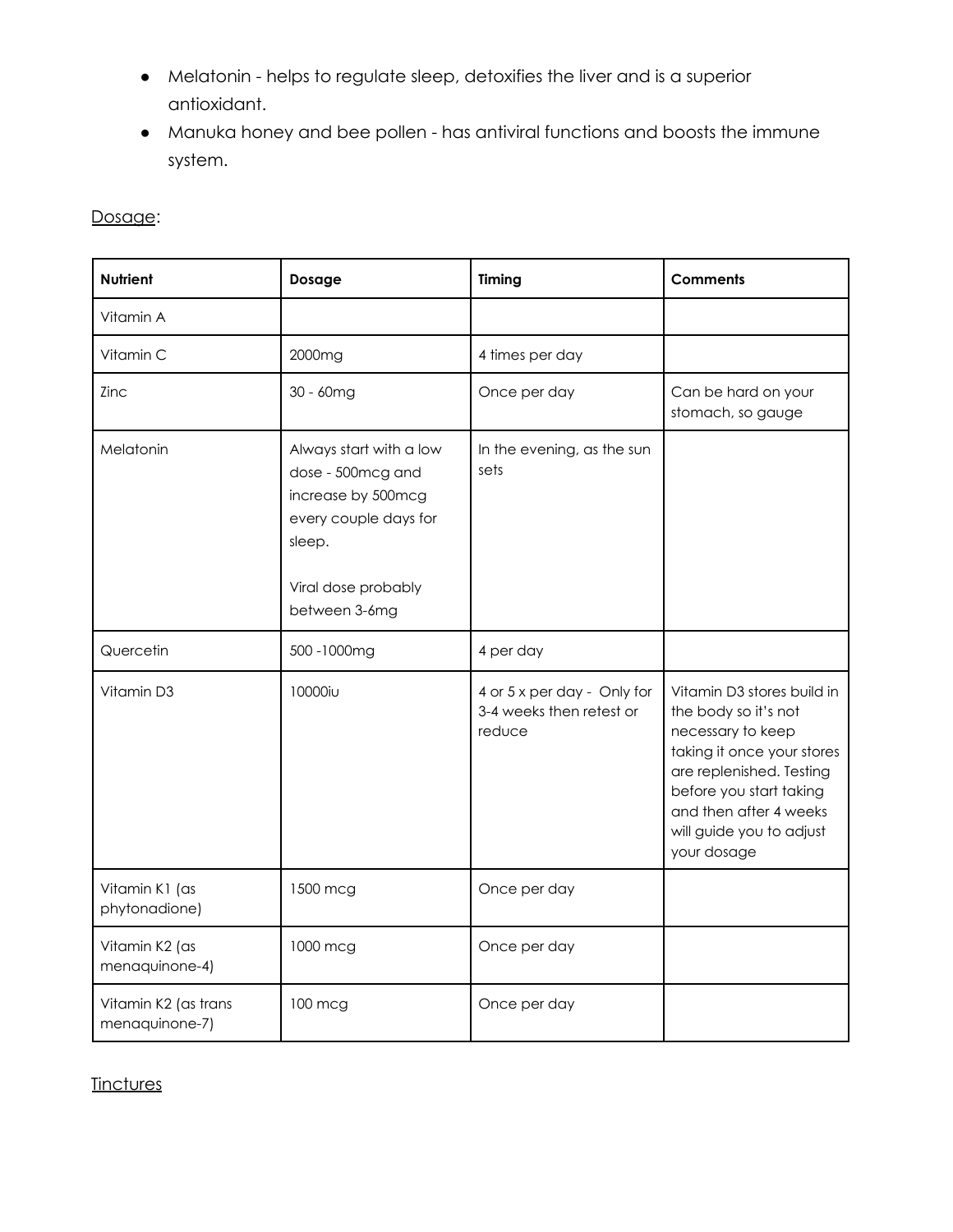- Mullein is an expectorant, which means it helps the body expel excess mucus, usually by helping make your coughs more productive, to bring up mucus that may be settling in the chest or in the throat. It is also a demulcent and studies show that demulcents create a soothing anti-inflammatory coating over mucous membranes.
- Elderberry contains a whole host of immune-boosting antioxidants, including vitamins A, B, and C that can help keep your immune system strong and allow you to better fight off infections.
- Echinacea is an immunomodulator and increases the number of white blood cells, which fight infections.

### **Other Medicines / Products**

Ivermectin - follow a protocol suggested by Naturopathic Doctor.

Colloidal Silver nasal & throat spray.

Homeopathic remedies /medicines as guided by a practitioner.

#### References & Articles:

file:///Users/nadineel-hage/Downloads/FLCCC-Alliance-I-MASKplus-Protocol-ENGLISH.pdf

<https://www.frontiersin.org/articles/10.3389/fimmu.2020.01712/full>

<https://zachbushmd.com/knowledge-virome/>

<https://www.sciencedirect.com/science/article/pii/S2405844020326414>

[https://www.ncbi.nlm.nih.gov/pmc/articles/PMC6273625/#:~:text=Quercetin%20is%20kno](https://www.ncbi.nlm.nih.gov/pmc/articles/PMC6273625/#:~:text=Quercetin%20is%20known%20for%20its,suppresses%20interleukin%20IL%2D4%20production) [wn%20for%20its,suppresses%20interleukin%20IL%2D4%20production.](https://www.ncbi.nlm.nih.gov/pmc/articles/PMC6273625/#:~:text=Quercetin%20is%20known%20for%20its,suppresses%20interleukin%20IL%2D4%20production)

[https://pubmed.ncbi.nlm.nih.gov/30200565/#:~:text=Vitamin%20A%20\(VitA\)%20is%20a,role](https://pubmed.ncbi.nlm.nih.gov/30200565/#:~:text=Vitamin%20A%20(VitA)%20is%20a,role%20in%20enhancing%20immune%20function) [%20in%20enhancing%20immune%20function.](https://pubmed.ncbi.nlm.nih.gov/30200565/#:~:text=Vitamin%20A%20(VitA)%20is%20a,role%20in%20enhancing%20immune%20function)

<https://www.webmd.com/diet/health-benefits-mullein-tea>

<https://www.ncbi.nlm.nih.gov/pmc/articles/PMC2362099/>